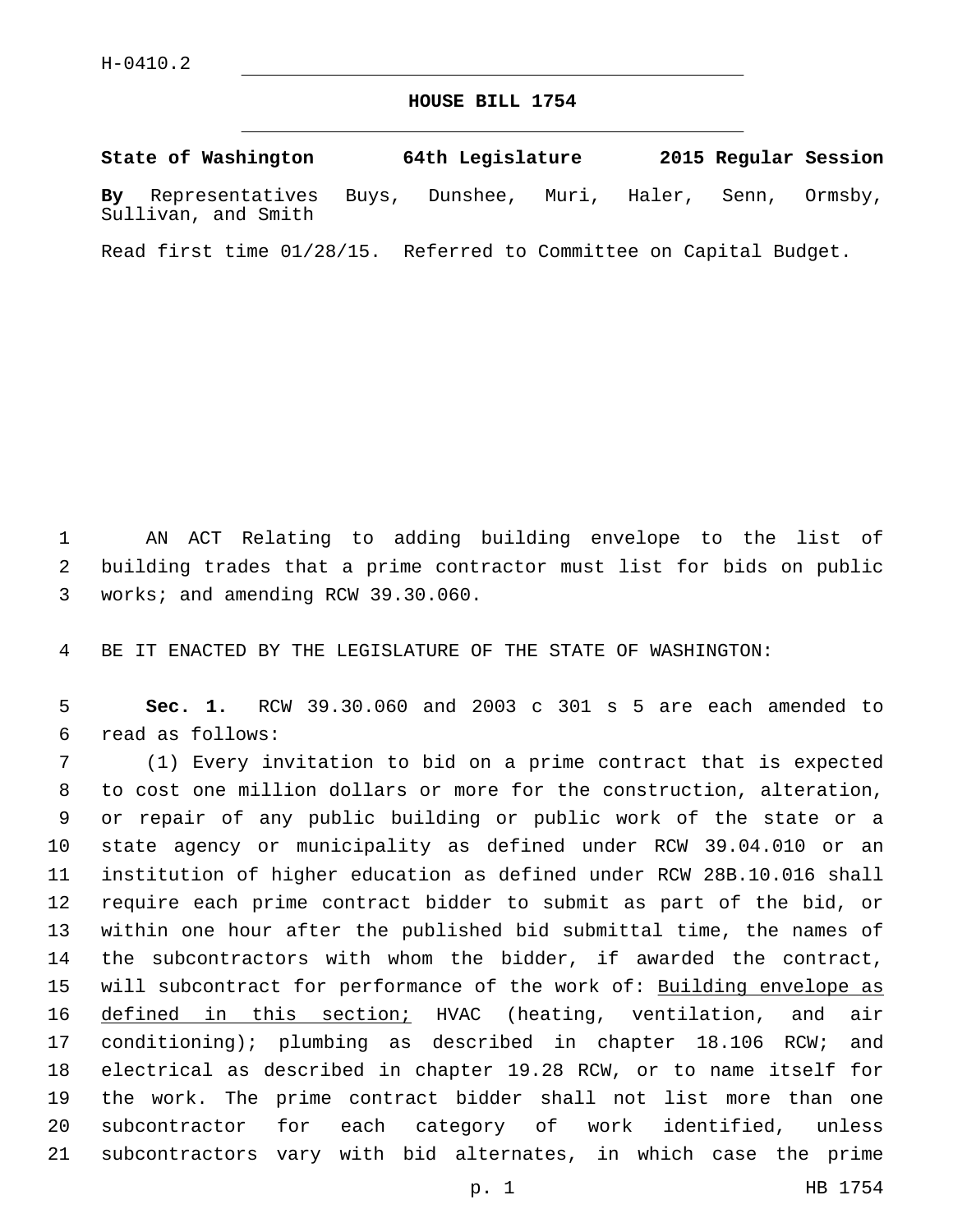contract bidder must indicate which subcontractor will be used for which alternate. Failure of the prime contract bidder to submit as part of the bid the names of such subcontractors or to name itself to perform such work or the naming of two or more subcontractors to perform the same work shall render the prime contract bidder's bid nonresponsive and, therefore, void.6

 (2) Substitution of a listed subcontractor in furtherance of bid shopping or bid peddling before or after the award of the prime contract is prohibited and the originally listed subcontractor is entitled to recover monetary damages from the prime contract bidder who executed a contract with the public entity and the substituted subcontractor but not from the public entity inviting the bid. It is the original subcontractor's burden to prove by a preponderance of the evidence that bid shopping or bid peddling occurred. Substitution of a listed subcontractor may be made by the prime contractor for the 16 following reasons:

 (a) Refusal of the listed subcontractor to sign a contract with 18 the prime contractor;

(b) Bankruptcy or insolvency of the listed subcontractor;

 (c) Inability of the listed subcontractor to perform the 21 requirements of the proposed contract or the project;

 (d) Inability of the listed subcontractor to obtain the necessary license, bonding, insurance, or other statutory requirements to perform the work detailed in the contract; or

 (e) The listed subcontractor is barred from participating in the project as a result of a court order or summary judgment.

 (3) The requirement of this section to name the prime contract bidder's proposed HVAC, plumbing, and electrical subcontractors applies only to proposed HVAC, plumbing, and electrical subcontractors who will contract directly with the prime contract 31 bidder submitting the bid to the public entity.

 (4) This section does not apply to job order contract requests 33 for proposals under RCW ((39.10.130)) 39.10.420.

 (5) For the purposes of this section, "building envelope" means the elements of a building that are the physical separation between 36 the building's interior, conditioned spaces and the exterior, 37 unconditioned environment through which heat, air, light, and sound